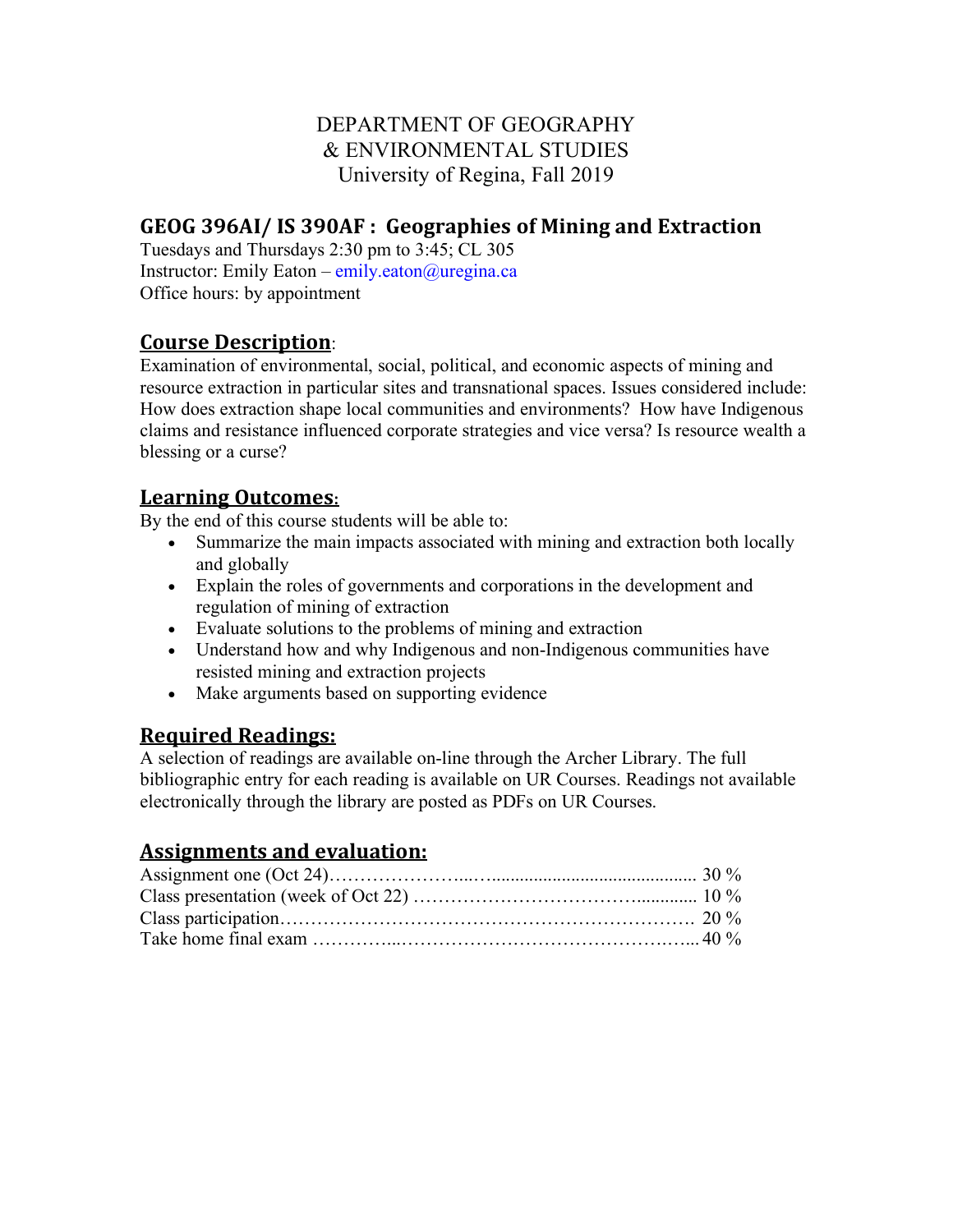#### **Class Participation:**

For at least half of the class on Thursdays the course will be run as a seminar where students will discuss and analyse the selection of readings for that week. I have kept the reading load light in order for all students to be able to keep up with it on a weekly basis. Your participation (in both the classroom and on UR Courses) will be graded and reflected in your final mark (see the rubric on UR Courses).

#### **Assignments:**

Assignment guidelines will be available on UR Courses. Students will investigate a reallife mining conflict and apply course concepts and course readings to highlight the nature of the conflict, the local and global impacts of the extractive project and the potential solutions to the conflict. In addition to course readings, students will be expected to incorporate relevant scholarly articles into their analyses.

# **Policies:**

Please read the attached announcements from the Faculty of Arts for information about academic misconduct (plagiarism), accessibility accommodations, help with writing, and other student supports. In addition to the attached policies please abide by the following:

- 1. Students are expected to access required information (including assignment details and lecture notes) and keep up-to-date with this course through **UR Courses**. You are responsible for making sure you are receiving course notifications, which will go to your **UofR email address**. Please check it regularly.
- 2. Please send all course-related written communication through UR Courses, not email.
- 3. Students are expected to **read the required weekly readings before class and to come prepared to discuss the readings every Thursday.**
- 4. Students are expected to participate in a respectful manner in class discussions and small groups and work with me to create a welcoming environment that is respectful of all forms of diversity.
- 5. **Late penalties** of 5% of the assignment's value per day (including weekends) will be applied to all written work unless an alternate due date has been negotiated in advance with your instructor.
- 6. Students should arrange appointments with me to have their course-related questions answered fully. I do not answer emails on the weekends, and students can expect to wait 2 days for replies to their emails.
- 7. All breast-fed children are welcome in class as often as necessary. Bringing children to class in order to cover gaps in care is sometimes necessary and completely acceptable.